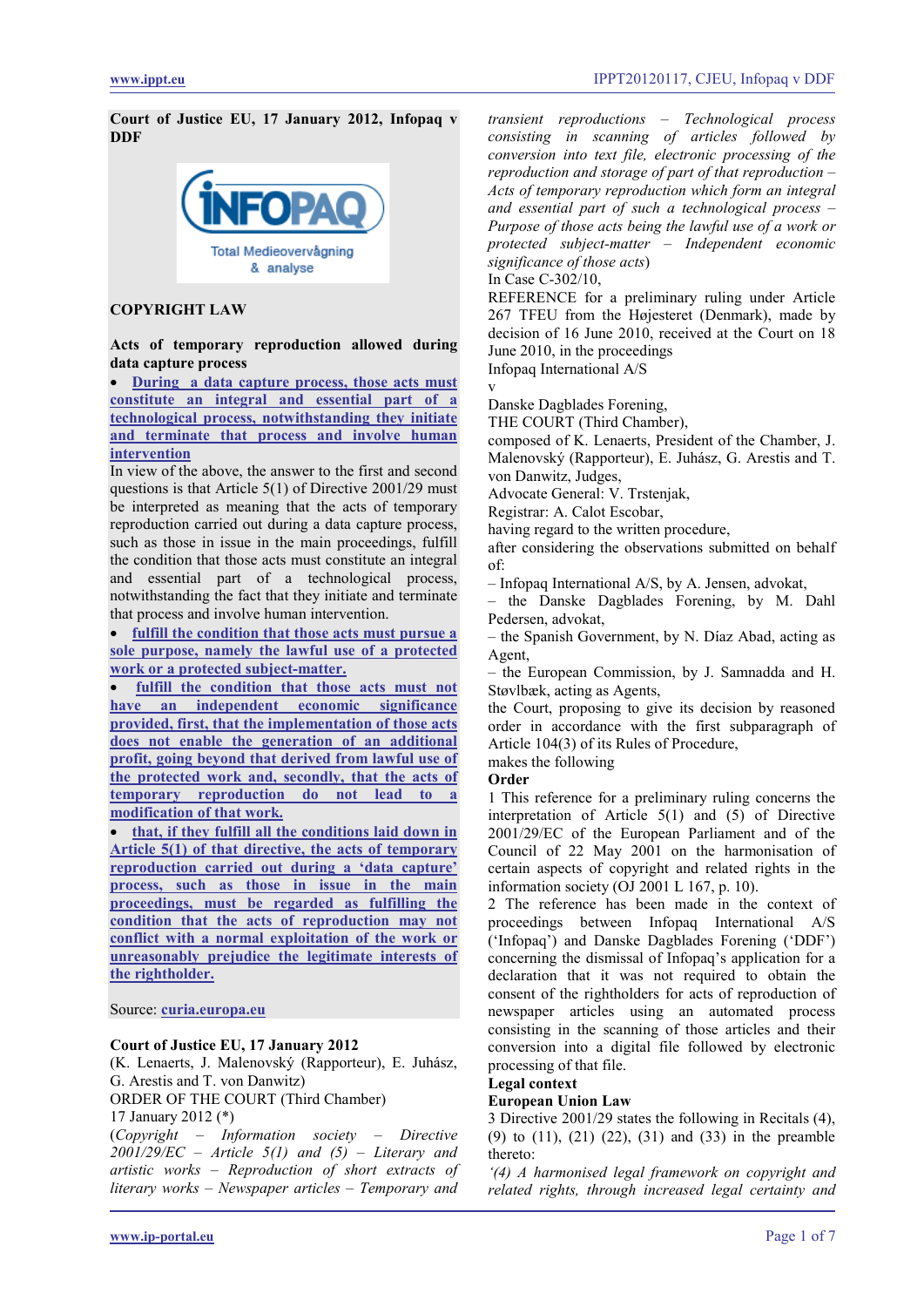*...*

*while providing for a high level of protection of intellectual property, will foster substantial investment in creativity and innovation, including network infrastructure. ...*

*(9) Any harmonisation of copyright and related rights must take as a basis a high level of protection, since such rights are crucial to intellectual creation...*

*(10) If authors or performers are to continue their creative and artistic work, they have to receive an appropriate reward for the use of their work. …*

*(11) A rigorous, effective system for the protection of copyright and related rights is one of the main ways of ensuring that European cultural creativity and production receive the necessary resources and of safeguarding the independence and dignity of artistic creators and performers.*

*(21) This Directive should define the scope of the acts covered by the reproduction right with regard to the different beneficiaries. This should be done in conformity with the acquis communautaire. A broad definition of these acts is needed to ensure legal certainty within the internal market.*

*(22) The objective of proper support for the dissemination of culture must not be achieved by sacrificing strict protection of rights or by tolerating illegal forms of distribution of counterfeited or pirated works.*

*... (31) A fair balance of rights and interests between the different categories of rightholders, as well as between the different categories of rightholders and users of protected subject-matter must be safeguarded. ...*

*... (33) The exclusive right of reproduction should be subject to an exception to allow certain acts of temporary reproduction, which are transient or incidental reproductions, forming an integral and essential part of a technological process and carried out for the sole purpose of enabling either efficient transmission in a network between third parties by an intermediary, or a lawful use of a work or other subject-matter to be made. To the extent that they meet these conditions, this exception should include acts which enable browsing as well as acts of caching to take place, including those which enable transmission systems to function efficiently, provided that the intermediary does not modify the information and does not interfere with the lawful use of technology, widely recognised and used by industry, to obtain data on the use of the information. A use should be considered lawful where it is authorised by the rightholder or not restricted by law.*'

4 Article 1(1) of Directive 2001/29 states:

'*This Directive concerns the legal protection of copyright and related rights in the framework of the internal market, with particular emphasis on the information society.'*

5 Pursuant to Article 2(a) of that directive:

*'Member States shall provide for the exclusive right to authorise or prohibit direct or indirect, temporary or*  *permanent reproduction by any means and in any form, in whole or in part:*

*(a) for authors, of their works'.*

6 Article 5 of that directive states:

*'1. Temporary acts of reproduction referred to in Article 2, which are transient or incidental [and] an integral and essential part of a technological process and whose sole purpose is to enable:*

*(a) a transmission in a network between third parties by an intermediary, or*

*(b) a lawful use*

*of a work or other subject-matter to be made, and which have no independent economic significance, shall be exempted from the reproduction right provided for in Article 2.*

*... 3. Member States may provide for exceptions or limitations to the rights provided for in Articles 2 and 3 in the following cases: …*

*... (c) reproduction by the press, communication to the public or making available of published articles on current economic, political or religious topics or of broadcast works or other subject-matter of the same character, in cases where such use is not expressly reserved, and as long as the source, including the author's name, is indicated, or use of works or other subject-matter in connection with the reporting of current events, to the extent justified by the informatory purpose and as long as the source, including the author's name, is indicated, unless this turns out to be impossible;*

*(d) quotations for purposes such as criticism or review, provided that they relate to a work or other subjectmatter which has already been lawfully made available to the public, that, unless this turns out to be impossible, the source, including the author's name, is indicated, and that their use is in accordance with fair practice, and to the extent required by the specific purpose;*

*... 5. The exceptions and limitations provided for in paragraphs 1, 2, 3 and 4 shall only be applied in certain special cases which do not conflict with a normal exploitation of the work or other subject-matter and do not unreasonably prejudice the legitimate interests of the rightholder.*'

### **National law**

7 Articles 2 and 5(1) of Directive 2001/29 were transposed into Danish law by Paragraphs 2 and 11a(1) of Law No 395 on copyright (lov n°395 om ophavsret) of 14 June 1995 (Lovtidende 1995 A, p. 1796), as amended and consolidated by, inter alia, Law No 1051 (lov n° 1051) of 17 December 2002 (Lovtidende 2002 A, p. 7881).

# **The dispute in the main proceedings and the questions referred for a preliminary ruling**

8 Infopaq operates a media monitoring and analysis business which consists primarily in drawing up summaries of selected articles from Danish daily newspapers and other periodicals. The articles are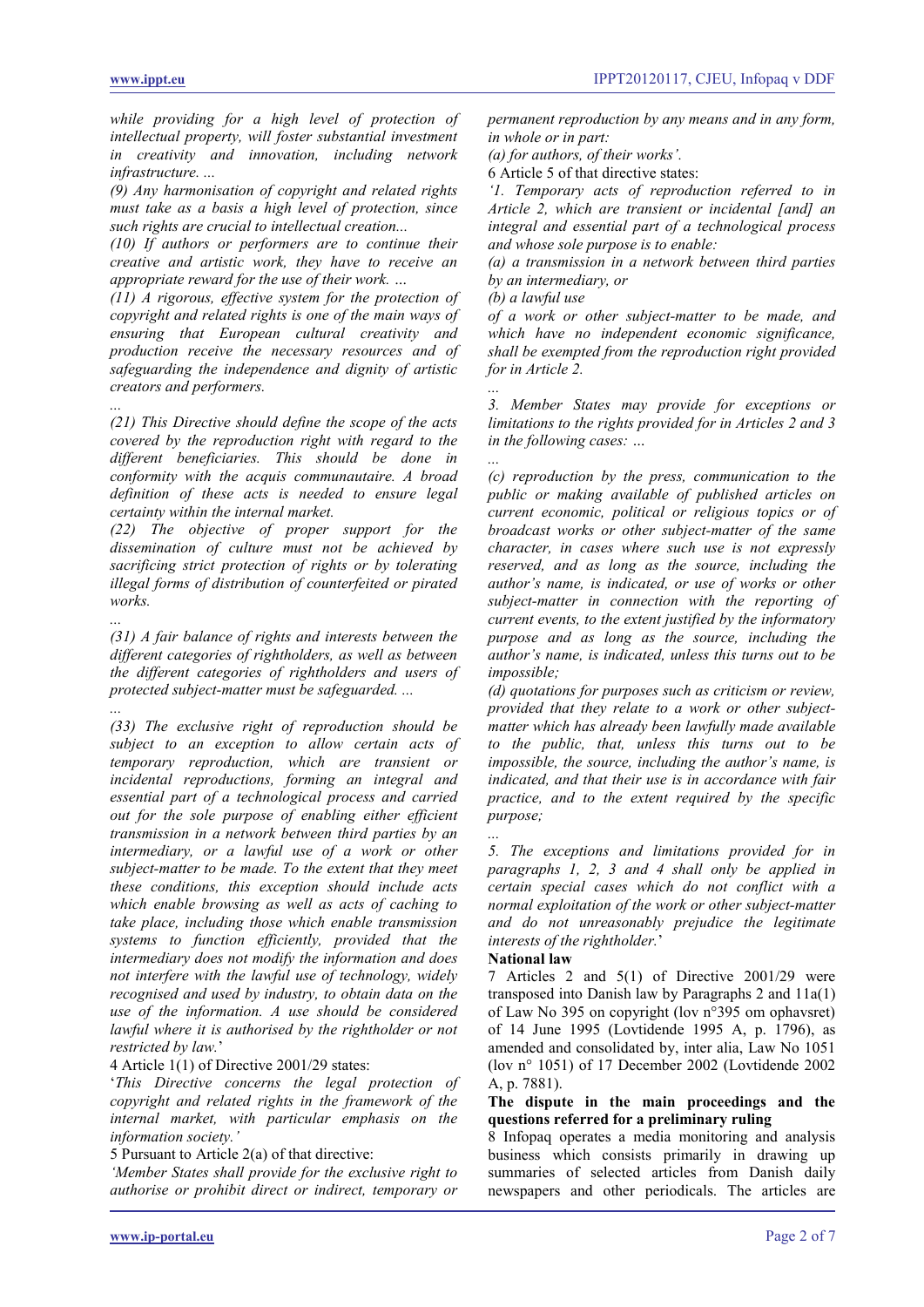selected on the basis of certain subject criteria chosen by its customers and is carried out by means of a process known as 'data capture'. The summaries are sent to customers by e-mail.

9 The DDF is the professional association of Danish daily newspaper publishers whose function is inter alia to assist its members with copyright issues.

10 In 2005, DDF became aware that Infopaq was scanning newspaper articles for commercial purposes without authorisation from the relevant rightholders. Taking the view that such consent was necessary for processing articles using the process in question, DDF complained to Infopaq about this procedure.

11 The data capture process comprises the five phases described below which, according to DDF, lead to four acts of reproduction of newspaper articles.

12 First, the publications concerned are registered manually by Infopaq employees in an electronic registration database.

13 Secondly, once the spines are cut off the publications so that all the pages consist of loose sheets, the publications are scanned. The section to be scanned is selected from the registration database before the publication is put into the scanner. Scanning allows a Tagged Image File Format ('TIFF') file to be created for each page of the publication. When scanning is completed, the TIFF file is transferred to an OCR ('Optical Character Recognition') server.

14 Thirdly, the OCR server translates the TIFF file into data that can be processed digitally. During that process, the image of each letter is translated into a character code which tells the computer what type of letter it is. For instance, the image of the letters 'TDC' is translated into something the computer can treat as the letters 'TDC' and put in a text format which can be recognised by the computer's system. These data are saved as a text file which can be understood by any text processing program. The OCR process is completed by deleting the TIFF file.

15 Fourthly, the text file is processed to find a search word defined beforehand. Each time a match for a search word is found, a file is generated giving the publication, section and page number on which the match was found, together with a value expressed as a percentage between 0 and 100 indicating how far into the text it is to be found, in order to make it easier to read the article. In order to make it even easier to find the search word when reading the article, the five words which come before and after the search word are captured ('extract of 11 words'). At the end of the process the text file is deleted.

16 Fifthly, at the end of the data capture process a cover sheet is printed out in respect of all the pages where the relevant search word was found. The following is an example of the text of a cover sheet:

'*4 November 2005 – Dagbladet Arbejderen, page 3:*

*TDC: 73% "forthcoming sale of the telecommunications group TDC, which is expected to be bought*".'

17 Infopaq disputed the claim that the procedure required consent from the rightholders and brought an action against DDF before the Østre Landsret (Eastern Regional Court), claiming that DDF should be ordered to acknowledge that Infopaq is entitled to apply the abovementioned procedure without the consent of DDF or of its members. Since that claim was rejected, Infopaq brought an appeal before the referring court.

18 According to the Højesteret, it is not disputed in this case that consent from the rightholders is not required to engage in press monitoring activity and the writing of summaries consisting in physical reading of each publication, selection of the relevant articles on the basis of predetermined search words, and transmission of a manually prepared cover sheet for the summary writers, giving an identified search word in an article and its position in the newspaper. Similarly, the parties in the main proceedings do not dispute that in itself summary writing is lawful and does not require consent from the rightholders.

19 Nor is it disputed in this case that the data capture process described above involves two acts of reproduction: the creation of a TIFF file when the printed articles are scanned and the conversion of the TIFF file into a text file. In addition, it is common ground that this procedure entails the reproduction of parts of the scanned printed articles since the extract of 11 words is stored and those 11 words are printed out on paper.

20 There is, however, disagreement between the parties as to whether the two last mentioned acts constitute reproduction as contemplated by Article 2 of Directive 2001/29. Likewise, they disagree as to whether, if there is reproduction, the acts in question, taken as a whole, are covered by the exemption from the right of reproduction provided for in Article 5(1) of that directive.

21 In those circumstances, the Højesteret, on 21 December 2007, decided to stay the proceedings and to refer 13 questions concerning the interpretation of Articles  $2(a)$  and  $5(1)$  and  $(5)$  of that directive to the Court of Justice for a preliminary ruling.

22 The Court responded to these questions in **[its](http://www.ippt.eu/files/2009/IPPT20090716_ECJ_Infopaq_v_DDF.pdf)  [judgment of 16 July 2009 in Case C-5/08](http://www.ippt.eu/files/2009/IPPT20090716_ECJ_Infopaq_v_DDF.pdf) Infopaq [International \[2009\] ECR I-6569 \('Infopaq](http://www.ippt.eu/files/2009/IPPT20090716_ECJ_Infopaq_v_DDF.pdf)  [International'\),](http://www.ippt.eu/files/2009/IPPT20090716_ECJ_Infopaq_v_DDF.pdf)** in which it found, first, that an act occurring during a data capture process, which consists of storing an extract of a protected work comprising 11 words and printing out that extract, is such as to come within the concept of reproduction in part within the meaning of Article 2 of Directive 2001/29, if, which it was for the national court to establish, the elements thus reproduced are the expression of the intellectual creation of their author. Secondly, the Court concluded that while Article 5(1) of that directive allowed an exemption from the reproduction right for temporary acts of reproduction which are transient or incidental, the last act of the data capture process in issue in the main proceedings, during which Infopaq printed out extracts of 11 words did not constitute such a transient or incidental act. Consequently, the Court found that that act and the data capture process of which it was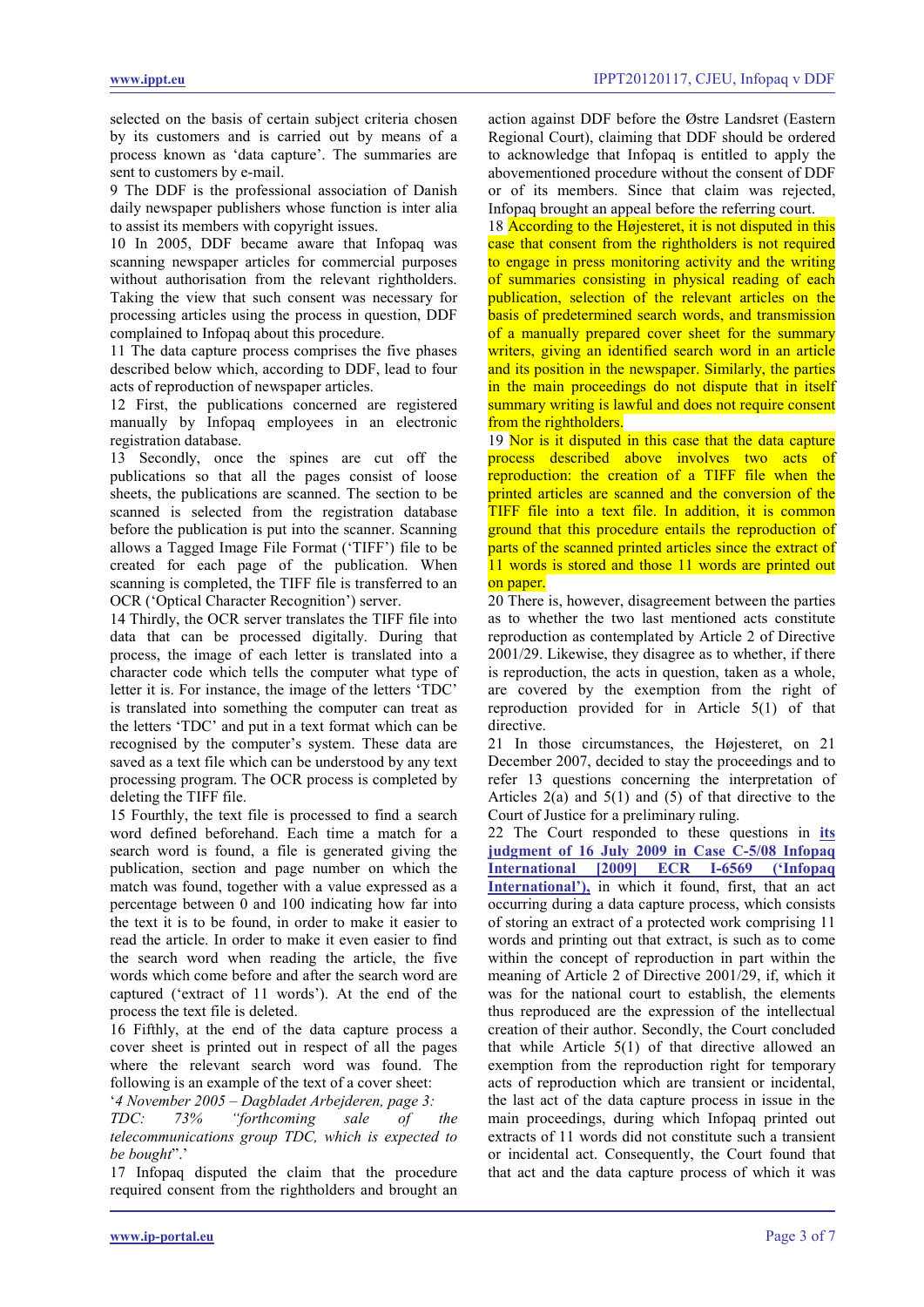part could not be carried out without the consent of the rightholders.

23 Following **[that judgment](http://www.ippt.eu/files/2009/IPPT20090716_ECJ_Infopaq_v_DDF.pdf)**, however, the Højesteret found that it could still be called upon to decide whether Infopaq infringed Directive 2001/29 by carrying out that process, with the exception of the extract of 11 words, that is to say by confining itself to the implementation of the first three acts of reproduction. The Højesteret therefore referred the following questions to the Court for a preliminary ruling:

'1. Is the stage of the technological process at which temporary acts of reproduction take place relevant to whether they constitute "an integral and essential part of a technological process", within the meaning of Article 5(1) of Directive 2001/29?

2. Can temporary acts of reproduction be an "integral and essential part of a technological process" if they consist of manual scanning of entire newspaper articles whereby the latter are transformed from a printed medium into a digital medium?

3. Does the concept of "lawful use", within the meaning of Article 5(1) of Directive 2001/29, include any form of use which does not require the copyright holder's consent?

4. Does the concept of "lawful use", within the meaning of Article 5(1) of Directive 2001/29, include the scanning by a commercial business of entire newspaper articles and subsequent processing of the reproduction, for use in the business's summary writing, even where the rightholder has not given consent to those acts, if the other requirements in the provision are satisfied?

Is it relevant to the answer to the question whether the 11 words are stored after the data capture process is terminated?

5. What criteria should be used to assess whether temporary acts of reproduction have "independent economic significance", within the meaning of Article 5(1) of Directive 2001/29 if the other requirements in the provision are satisfied?

6. Can the user's efficiency gains from temporary acts of reproduction be taken into account in assessing whether the acts have "independent economic significance", within the meaning of Article 5(1) of Directive 2001/29?

7. Can the scanning by a commercial business of entire newspaper articles and the subsequent processing of the reproduction, be regarded as constituting "certain special cases which do not conflict with a normal exploitation" of the newspaper articles and "not unreasonably [prejudicing] the legitimate interests of the rightholder", pursuant to Article 5(5) of Directive 2001/29, if the requirements in Article 5(1) of the directive are satisfied?

Is it relevant to the answer to the question whether the 11 words are stored after the data capture process is terminated?'

### **Consideration of the questions referred**

24 Pursuant to the first subparagraph of Article 104(3) of the Rules of Procedure of the Court of Justice, where the answer to a question referred to the Court for a preliminary ruling may be clearly deduced from existing case-law, the Court may, after hearing the Advocate General, at any time, and referring to the case-law in issue, give its decision by reasoned order. That is the situation in the present case.

#### **Preliminary observations**

25 Under Article 5(1) of Directive 2001/29, an act of reproduction is exempted from the reproduction right provided for in Article 2 thereof provided that it fulfils five conditions, namely, where

- the act is temporary;
- it is transient or incidental;

– it is an integral and essential part of a technological process;

– its sole purpose is to enable a transmission in a network between third parties by an intermediary or a lawful use of a work or protected subject-matter; and

– the act has no independent economic significance.

26 First, it must be borne in mind that those conditions are cumulative in the sense that noncompliance with any one of them will lead to the act of reproduction not being exempted, pursuant to Article 5(1) of Directive 2001/29, from the reproduction right provided for in Article 2 of that directive (**[Infopaq International,](http://www.ippt.eu/files/2009/IPPT20090716_ECJ_Infopaq_v_DDF.pdf)  [paragraph 55](http://www.ippt.eu/files/2009/IPPT20090716_ECJ_Infopaq_v_DDF.pdf)**).

27 Secondly, it is apparent from the Court's case-law that the conditions listed above must be interpreted strictly because Article 5(1) of that directive is a derogation from the general principle established by that directive, namely the requirement that the rightholder authorise any reproduction of a protected work (**[see Infopaq International, paragraphs 56 and](http://www.ippt.eu/files/2009/IPPT20090716_ECJ_Infopaq_v_DDF.pdf)  [57](http://www.ippt.eu/files/2009/IPPT20090716_ECJ_Infopaq_v_DDF.pdf)**, and **[Cases C-403/08 and C-429/08 Football](http://www.ippt.eu/files/2011/IPPT20111004_ECJ_Premier_League.pdf)  [Association Premier League and Others \[2011\]](http://www.ippt.eu/files/2011/IPPT20111004_ECJ_Premier_League.pdf) ECR [I-0000, paragraph 162](http://www.ippt.eu/files/2011/IPPT20111004_ECJ_Premier_League.pdf)**).

28 It is in that context that it is necessary to examine the questions referred for a preliminary ruling by which the referring court seeks to determine whether the acts of reproduction performed during a technological process, such as that at issue in the main proceedings, satisfy the third, fourth and fifth conditions laid down in Article 5(1) of Directive 2001/29, and those referred to in Article 5(5) of that directive. However, the reference for a preliminary ruling does not concern the first and second conditions laid down in Article 5(1) of that directive, since the Court has already ruled on those conditions at **[paragraphs 61 to 71 of the](http://www.ippt.eu/files/2009/IPPT20090716_ECJ_Infopaq_v_DDF.pdf) [judgment in Infopaq International.](http://www.ippt.eu/files/2009/IPPT20090716_ECJ_Infopaq_v_DDF.pdf)**

**Questions 1 and 2 relating to the condition that the acts of reproduction must constitute an integral and essential part of a technological process**

29 By its first and second questions, which should be considered together, the referring court asks, in essence, whether Article 5(1) of Directive 2001/29 must be interpreted as meaning that the acts of reproduction carried out during a data capture process, such as those in issue in the main proceedings, fulfil the condition that those acts must constitute an integral and essential part of a technological process. In that regard, the referring court asks in particular whether the stage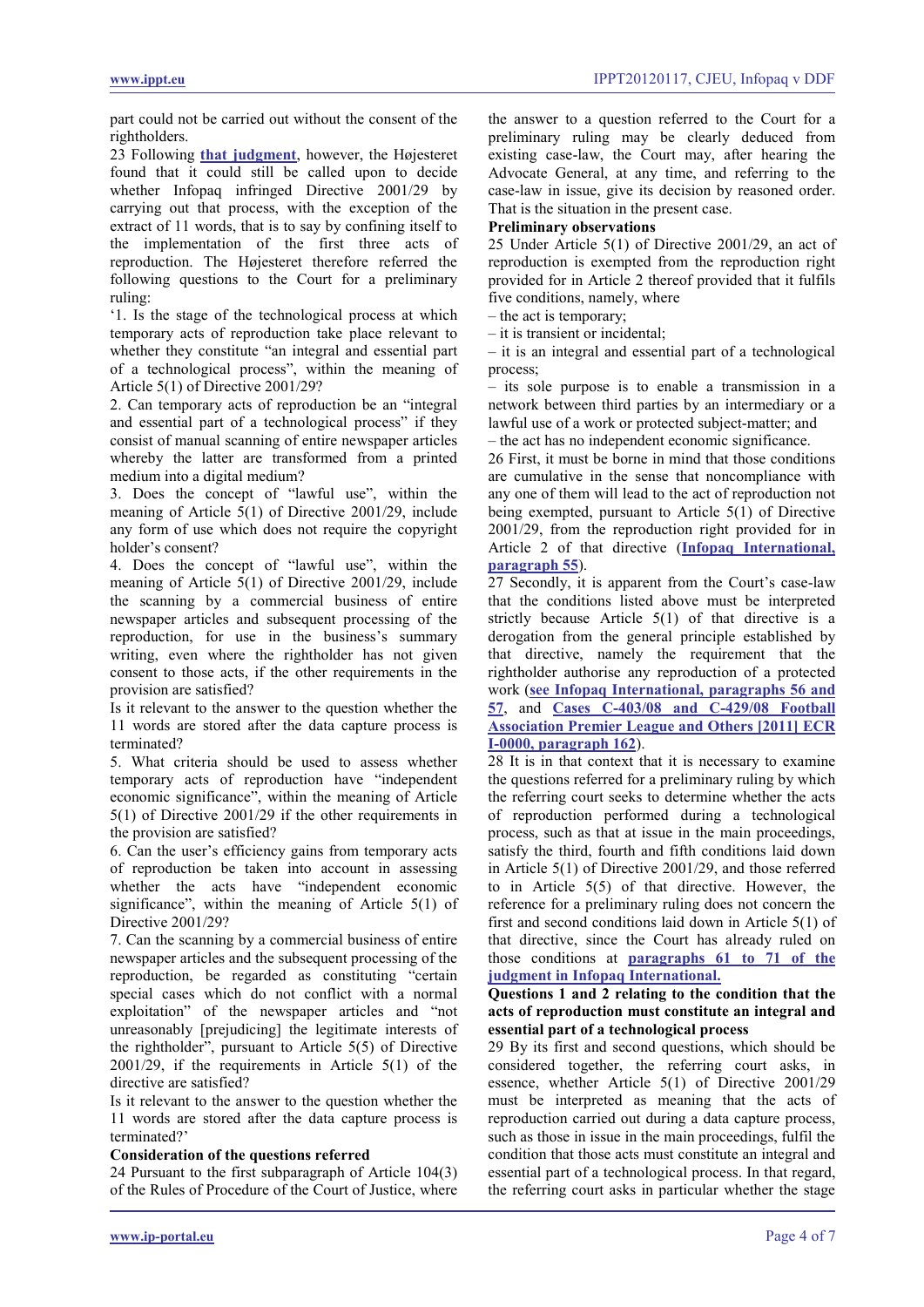of the technological process at which those acts took place and the fact that that technological process involves human intervention should be taken into account.

30 The concept of the 'integral and essential part of a technological process' requires the temporary acts of reproduction to be carried out entirely in the context of the implementation of the technological process and, therefore, not to be carried out, fully or partially, outside of such a process. This concept also assumes that the completion of the temporary act of reproduction is necessary, in that the technological process concerned could not function correctly and efficiently without that act (**[see, to that effect, Infopaq](http://www.ippt.eu/files/2009/IPPT20090716_ECJ_Infopaq_v_DDF.pdf)  [International,](http://www.ippt.eu/files/2009/IPPT20090716_ECJ_Infopaq_v_DDF.pdf) paragraph 61**).

31 Furthermore, given that Article 5(1) of Directive 2001/29 does not specify at which stage of the technological process the acts of temporary reproduction must be carried out, it cannot be excluded that such an act can initiate or terminate that process.

32 Similarly, there is nothing in that provision to indicate that the technological process must not involve any human intervention and that, in particular, manual activation of that process be precluded, in order to achieve a first temporary reproduction.

33 In the present case, it should be recalled that the technological process in question consists of carrying out electronic and automatic research in newspaper articles and identifying and extracting predefined key words from those articles, in order to render the drafting of summaries of newspaper articles more efficient.

34 In that context, there are three successive acts of reproduction involved. They materialise through the creation of the TIFF file, then that of the text file and, finally, through that of the file containing the extract of 11 words.

35 In that context, first, it is not in dispute that none of those acts are completed outside of that technological process.

36 Secondly, in the light of the considerations set out at paragraphs 30 to 32 of the present order, it is irrelevant that such a technological process is activated by the manual insertion of newspaper articles into a scanner, in order to achieve a first temporary reproduction – the creation of a TIFF file – and that it is terminated by an act of temporary reproduction, namely the creation of a file containing an extract of 11 words.

37 Finally, it should be noted that the technological process in question could not function correctly and efficiently without the acts of reproduction concerned. That technological process aims at identifying predefined key words in newspaper articles and extracting them on a digital medium. Such electronic research thus requires a transformation of those articles, from a paper-based medium, into digital data, since that transformation is necessary in order to recognise that data, to identify the key words and to extract those key words.

38 Contrary to DDF's claim, that conclusion is not invalidated by the fact that it would be possible to draft the summaries of the newspaper articles without reproduction. In that context, it is sufficient to note that such a summary is completed outside of that process, being subsequent to it, and, therefore, it is irrelevant in assessing whether such a process can function correctly and efficiently without the acts of temporary reproduction concerned.

<span id="page-4-0"></span>39 In view of the above, the answer to the first and second questions is that Article 5(1) of Directive 2001/29 must be interpreted as meaning that the acts of temporary reproduction carried out during a data capture process, such as those in issue in the main proceedings, fulfil the condition that those acts must constitute an integral and essential part of a technological process, notwithstanding the fact that they initiate and terminate that process and involve human intervention.

**Questions 3 and 4 relating to the condition that the acts of reproduction must pursue a sole purpose, namely to enable either the transmission of a protected work or a protected subjectmatter in a network between third parties by an intermediary, or the lawful use of such a work or such a subjectmatter**

40 By its third and fourth questions, which should be considered together, the referring court asks, in essence, whether Article 5(1) of Directive 2001/29 must be interpreted as meaning that the acts of temporary reproduction carried out during a data capture process, such as those in issue in the main proceedings, fulfil the condition that the acts of reproduction must pursue a sole purpose, namely to enable either the transmission of a protected work or a protected subject-matter in a network between third parties by an intermediary, or the lawful use of such a work or such a subject-matter.

41 It must be noted at the outset that the acts of reproduction concerned are not intended to enable a transmission in a network between third parties by an intermediary. In those circumstances, it should be examined whether the sole purpose of those acts is to enable the lawful use of a protected work or a protected subject-matter.

42 In that respect, as is apparent from Recital 33 in the preamble to Directive 2001/29, a use should be considered lawful where it is authorised by the right holder or where it is not restricted by the applicable legislation (**[Football Association Premier League](http://www.ippt.eu/files/2011/IPPT20111004_ECJ_Premier_League.pdf)  and Others, [paragraph 168](http://www.ippt.eu/files/2011/IPPT20111004_ECJ_Premier_League.pdf)**).

43 In the case in the main proceedings, it should be noted, first, that in the situation outlined by the referring court, where the last act of the technological process of data capture, namely the printing of the extract of 11 words, is not performed, the technological process concerned, including therefore the creation of the TIFF file, that of the text file and that of the file containing the extract of 11 words, is intended to enable a more efficient drafting of summaries of newspaper articles and, therefore, a use of those articles. Secondly, there is nothing in the file before the Court to indicate that the result of that technological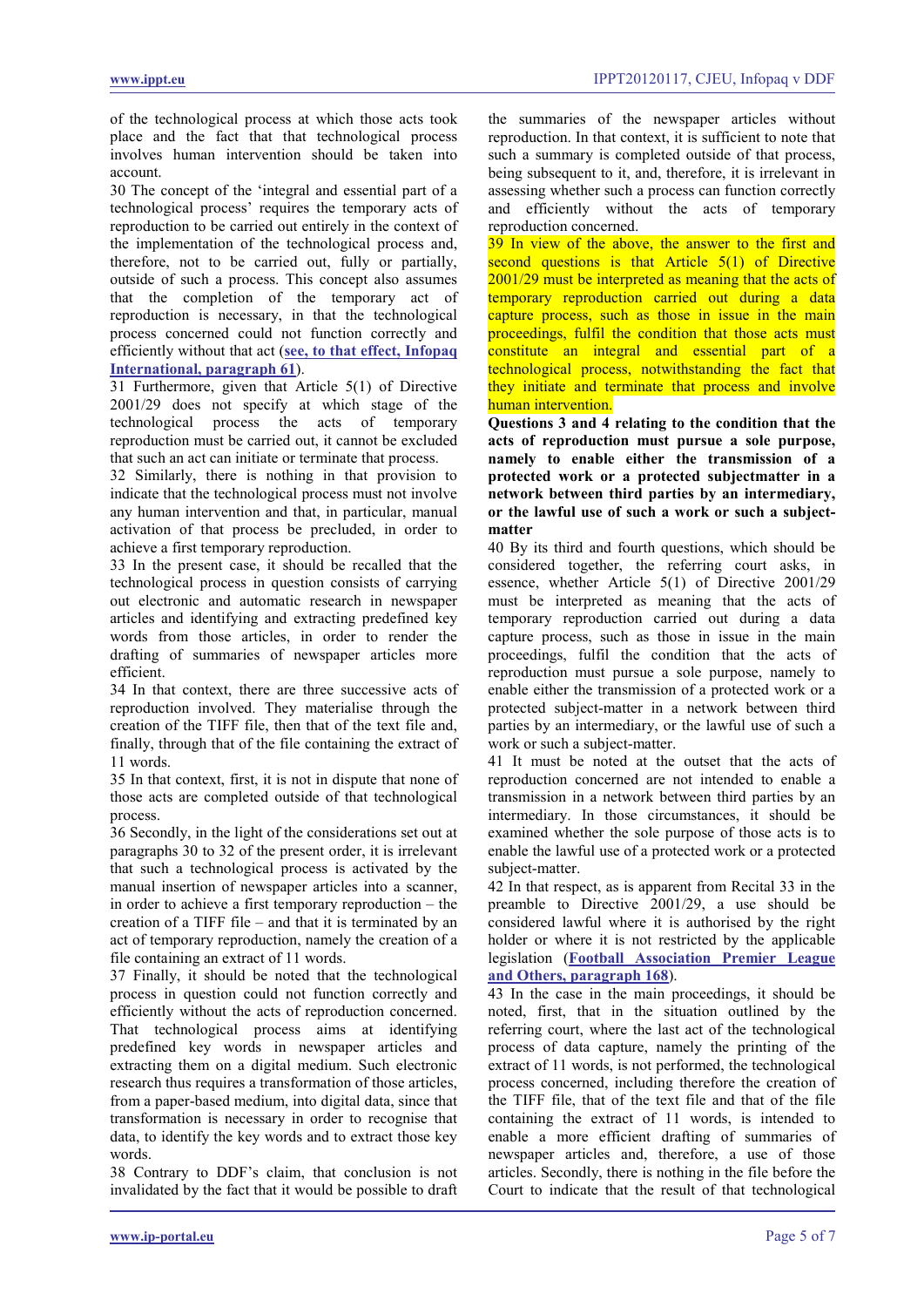process, namely the extract of 11 words, is intended to enable another use.

44 In respect of the lawful or unlawful character of the use, it is not disputed that the drafting of a summary of newspaper articles is not, in the present case, authorised by the holders of the copyright over these articles. However, it should be noted that such an activity is not restricted by European Union legislation. Furthermore, it is apparent from the statements of both Infopaq and the DDF that the drafting of that summary is not an activity which is restricted by Danish legislation.

45 In those circumstances, that use cannot be considered to be unlawful.

<span id="page-5-0"></span>46 In view of the foregoing, the answer to the third and fourth questions is that Article 5(1) of Directive 2001/29 must be interpreted as meaning that the acts of temporary reproduction carried out during a data capture process, such as those in issue in the main proceedings, fulfil the condition that those acts must pursue a sole purpose, namely the lawful use of a protected work or a protected subject-matter.

# **Questions 5 and 6 relating to the condition that the acts of reproduction must not have independent economic significance**

47 In the light of the context of the case in the main proceedings as a whole, as well as the scope of the above questions, the fifth and sixth question must be understood as seeking to ascertain whether the temporary acts of reproduction carried out during a data capture process, such as those in issue in the main proceedings, fulfil the condition laid down in Article 5(1) of Directive 2001/29 that those acts must not have independent economic significance.

48 In that regard, it should be recalled that the acts of temporary reproduction, within the meaning of Article 5(1), aim to make access to the protected works and their use possible. Since those works have a specific economic value, access to them and their use necessarily has economic significance (**[see, to that](http://www.ippt.eu/files/2011/IPPT20111004_ECJ_Premier_League.pdf)  [effect, Football Association Premier League and](http://www.ippt.eu/files/2011/IPPT20111004_ECJ_Premier_League.pdf) [Others, paragraph 174](http://www.ippt.eu/files/2011/IPPT20111004_ECJ_Premier_League.pdf)**).

49 Furthermore, as is apparent from Recital 33 in the preamble to Directive 2001/29, the acts of temporary reproduction – like the acts enabling 'browsing' and 'caching' – have the purpose of facilitating the use of a work or making that use more efficient. Thus, an inherent feature of those acts is to enable the achievement of efficiency gains in the context of such use and, consequently, to lead to increased profits or a reduction in production costs.

50 However, those acts must not have independent economic significance, in that the economic advantage derived from their implementation must not be either distinct or separable from the economic advantage derived from the lawful use of the work concerned and it must not generate an additional economic advantage going beyond that derived from that use of the protected work (**[see, to that effect, Football](http://www.ippt.eu/files/2011/IPPT20111004_ECJ_Premier_League.pdf)  [Association Premier League and Others,](http://www.ippt.eu/files/2011/IPPT20111004_ECJ_Premier_League.pdf) paragraph [175](http://www.ippt.eu/files/2011/IPPT20111004_ECJ_Premier_League.pdf)**).

51 The efficiency gains resulting from the implementation of the acts of temporary reproduction, such as those in issue in the main proceedings, have no such independent economic significance, inasmuch as the economic advantages derived from their application only materialise during the use of the reproduced subject matter, so that they are neither distinct nor separable from the advantages derived from its use.

52 On the other hand, an advantage derived from an act of temporary reproduction is distinct and separable if the author of that act is likely to make a profit due to<br>the economic exploitation of the temporary economic exploitation of the temporary reproductions themselves.

53 The same is true if the acts of temporary reproduction lead to a change in the subject matter reproduced, as it exists when the technological process concerned is initiated, because those acts no longer aim to facilitate its use, but the use of a different subject matter.

<span id="page-5-1"></span>54 Consequently, the answer to the fifth and sixth questions is that Article 5(1) of Directive 2001/29 must be interpreted as meaning that the acts of temporary reproduction carried out during a data capture process, such as those in issue in the main proceedings, fulfil the condition that those acts must not have an independent economic significance provided, first, that the implementation of those acts does not enable the generation of an additional profit, going beyond that derived from lawful use of the protected work and, secondly, that the acts of temporary reproduction do not lead to a modification of that work.

**Question 7 relating to the condition that the acts of reproduction must neither conflict with the normal exploitation of the work nor unreasonably prejudice the legitimate interests of the rightholder**

55 By its seventh question, the referring court asks, in essence, whether Article 5(5) of Directive 2001/29 must be interpreted as meaning that the acts of temporary reproduction carried out during a data capture process, such as those in issue in the main proceedings, fulfil the condition that those acts must neither conflict with the normal exploitation of the work nor unreasonably prejudice the legitimate interests of the rightholder.

56 In that regard, suffice it to note that if those acts of reproduction fulfil all the conditions of Article 5(1) of Directive 2001/29, as interpreted by the case-law of the Court, it must be held that they do not conflict with the normal exploitation of the work or unreasonably prejudice the legitimate interests of the rightholder (**[Football Association Premier League and Others,](http://www.ippt.eu/files/2011/IPPT20111004_ECJ_Premier_League.pdf) [paragraph 181](http://www.ippt.eu/files/2011/IPPT20111004_ECJ_Premier_League.pdf)**).

<span id="page-5-2"></span>57 Consequently, the answer to the seventh question is that Article  $5(5)$  of Directive 2001/29 must be interpreted as meaning that, if they fulfil all the conditions laid down in Article 5(1) of that directive, the acts of temporary reproduction carried out during a 'data capture' process, such as those in issue in the main proceedings, must be regarded as fulfilling the condition that the acts of reproduction may not conflict